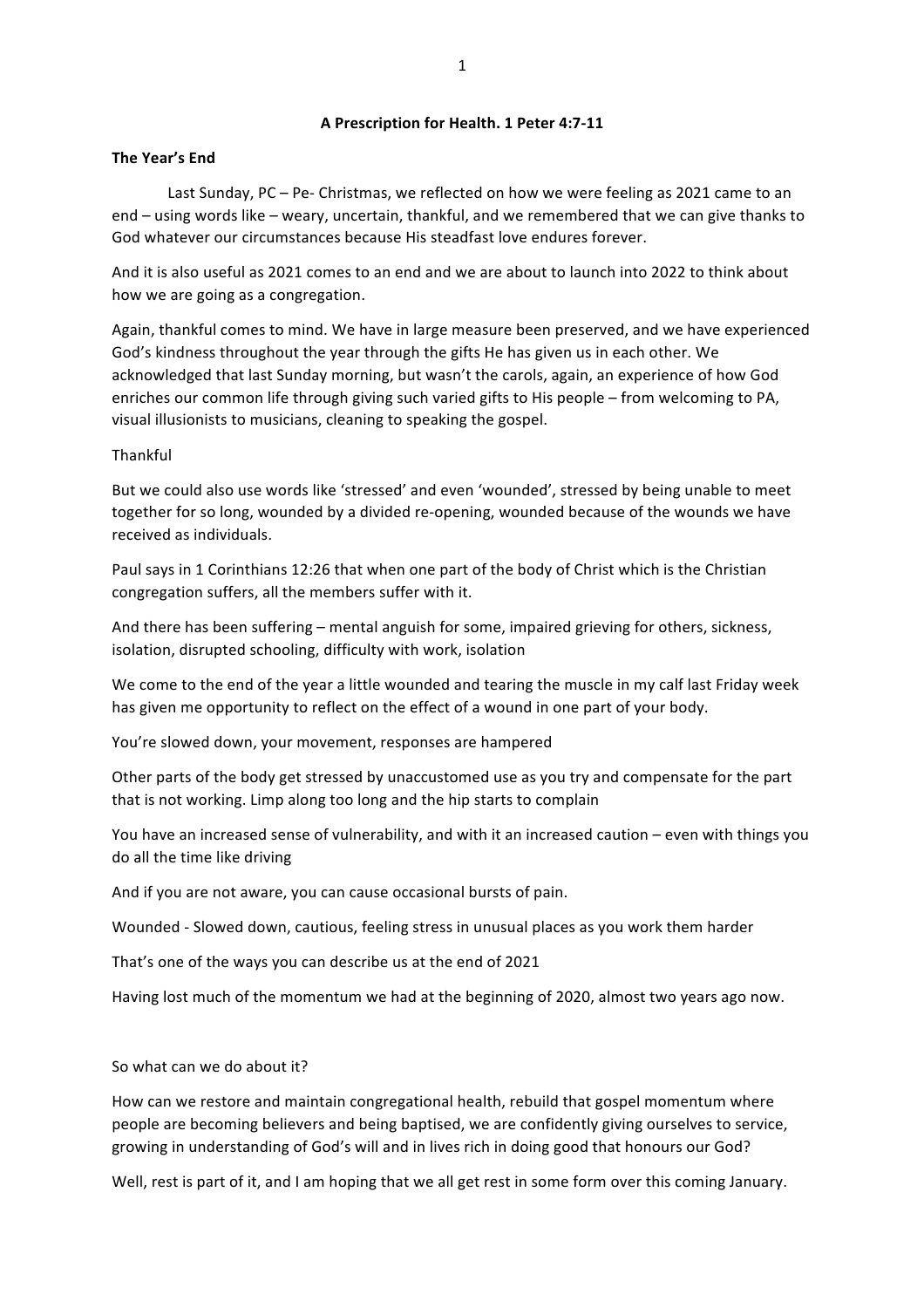But after a wound rest alone won't rebuild strength and function – you need more, a prescription, perhaps an exercise regime, that will build you up and keep you strong

And in God's providence that is what He gives us in today's passage, 1 Peter 4:7-11 – His prescription to restore and maintain our health as the body of Christ here, the exercise regime we are to follow.

And it starts, like most exercise that's a little challenging, with what is going on in our heads, with getting our thinking right

1 Peter 4:7 The end of all things is near; therefore, be alert and sober-minded for prayer.

# **Thinking rightly about our times. 4:7a**

The end of all things. Peter has spoken a little about the awesome end of this age, of the old heaven and earth – for it is the end of all things – all this ages powers, structures, routines – already. He has spoken of the salvation ready to be revealed at the last time, of the Lord Jesus being revealed in glory, as this time as the last times. [1:5, 7, 20; 2:12; 4:13, 5:1]

The end of all things is when the Lord Jesus will be revealed in glory and every knee bow before Him, when all are gathered for judgment, when this age and all that is evil is consumed by fire and the new heaven and earth revealed, and the people of the Lord Jesus raised to everlasting life.

And as we will see the end of all things for Peter is something to be glad about, to long for – not something to be anxious about. A reason for living well, not for giving up and withdrawing, just looking after yourself, like preppers.

But what does he mean by 'near'. I mean it is now more than 1900 years since Peter wrote that and the end hasn't arrived. Did he get it wrong, and if he was wrong about this, is he wrong about everything else?

No.

When Peter is talking about the end being near he is not talking about a quantity of time, a number of years, but a timetable. We don't know whether Peter would be personally surprised to see us still meeting all these years later, but that would not affect what he said. Near means that Christ's return is the next thing on God's timetable. Now that Christ has come, died, risen, ascended and poured out His Spirit there is no other stop on that timetable before the end.

Peter is communicating a theological judgement, not a calculation  $-$  a theological judgement based on who He knows Jesus to be and what He knows the Lord Jesus to have done.

From the Old Testament Peter had learnt that God would bring the age to come, the new heaven and earth where people would dwell in God's presence at peace with God. This would happen when God sent His Messiah who would rescue God's people, defeat their enemies, restore Israel, establish an eternal reign. He would usher in the time when God would pour out His Spirit on them, raise the dead, bring the final judgment.

And then the Lord Jesus had come, preaching that the reign of God was near. Peter had confessed him to be the Christ, God's promised King, and the Lord Jesus had taught Peter to see in His cross the defeat of all the enemies of God's people - sin, death, the devil, and Peter had seen Him risen from the dead and entering into His eternal reign at God's right hand, confirmed by His pouring out of the Spirit on His people, and then sending the gospel, the good news of His victory, into all the world.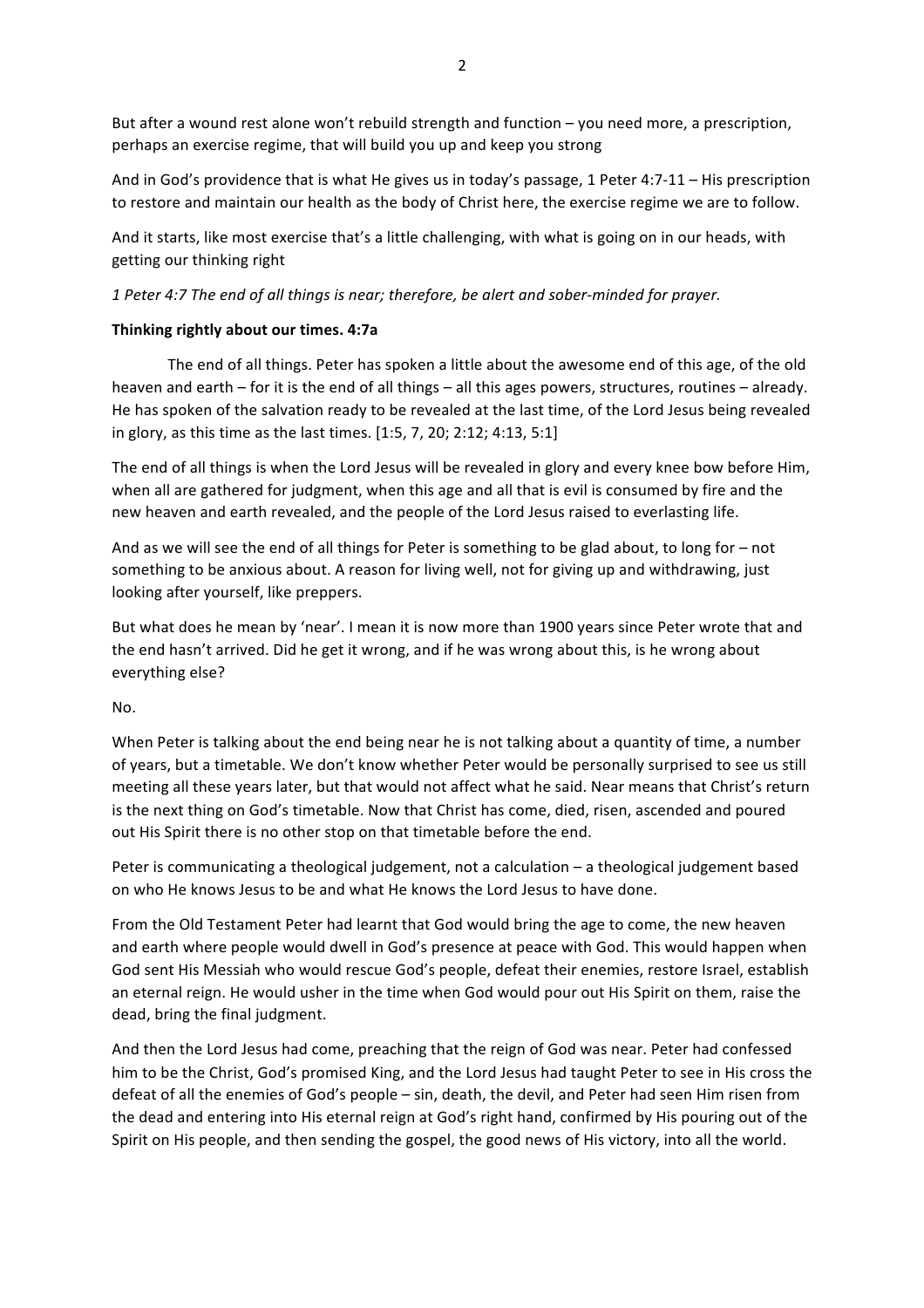Peter knew that Jesus was the Christ, His victory sure, His reign established, His people even now given the Spirit of God, and that all that remained was for the Lord Jesus to be revealed from heaven in glory when the end would come. Beyond the triumph of the Christ there was no other major event to happen in God's timetable.

The end was near, the next thing.

And Peter, taught by Jesus, knew that end could never be a matter of calculation.

He had heard the Lord Jesus say of His coming "Now concerning that day and hour no one knows  $$ neither the angels of heaven, not the Son – except the Father alone." Matt. 24:36 – that the Son of Man, the Lord Jesus, would come like a thief in the night, come 'at an hour you do not expect'.

The end was near – certain, but its timing unknown, and so God's people must always be ready for what they know is sure to happen even if they don't know, can't know, the exact time.

That the end is near and that the way we are to think about our times is the last days is the perspective of the New Testament, and so of all believers.

Consider *Romans* 13: <sup>11</sup> Besides this, since you know the time, it is already the hour for you to wake *up* from sleep, because now our salvation is nearer than when we first believed.<sup>12</sup> The night is nearly *over, and the day is near; so let us discard the deeds of darkness and put on the armor of light.* <sup>13</sup> Let us walk with decency, as in the daytime: not in carousing and drunkenness; not in sexual impurity and promiscuity; not in quarreling and jealousy.<sup>14</sup> But put on the Lord Jesus Christ, and make no *provision for the flesh to gratify its desires.*

Or James 5:<sup>7</sup> Therefore, brothers and sisters, be patient until the Lord's coming. See how the farmer waits for the precious fruit of the earth and is patient with it until it receives the early and the late rains. <sup>8</sup> You also must be patient. Strengthen your hearts, because the Lord's coming is near.

This is the way we are to think  $-$  the end is near, and we are now living in the last days.

And that also tells us something about the character of our age. This is an age that has rejected its King, where many still live in rebellion against Christ and God, an age where the devil knows his time is short [Rev. 12:12; Matt. 24:4-14]. That will show in the kind of things Peter and his hearers were experiencing – in suffering for doing good; needing to defend our beliefs, and especially our hope; believers being subjected to foolish criticism; being treated with suspicion by those whose lifestyle is different; and sometimes to the fiery trial of direct persecution [4:12, 5:7-8]. A world where believers will always be resident aliens, sojourners, never fully at home, often under pressure for their following of Christ. An age where our Lord says because of the increase in lawlessness 'the love of many will grow cold" Matt. 24:12

Peter is about to go on and tell us how we can live well as a community of God's people in this age, live well in light of the nearness of the end, but before we look at that – let's pause

Pause to ask – how would my life, my thinking and actions, be different if I took the nearness of the end of all things seriously [2 Cor. 5:10]?

We are bible believers, so when we hear Peter say "the end of all things is near" – we agree, but it is an abstraction for many of us, without emotional force.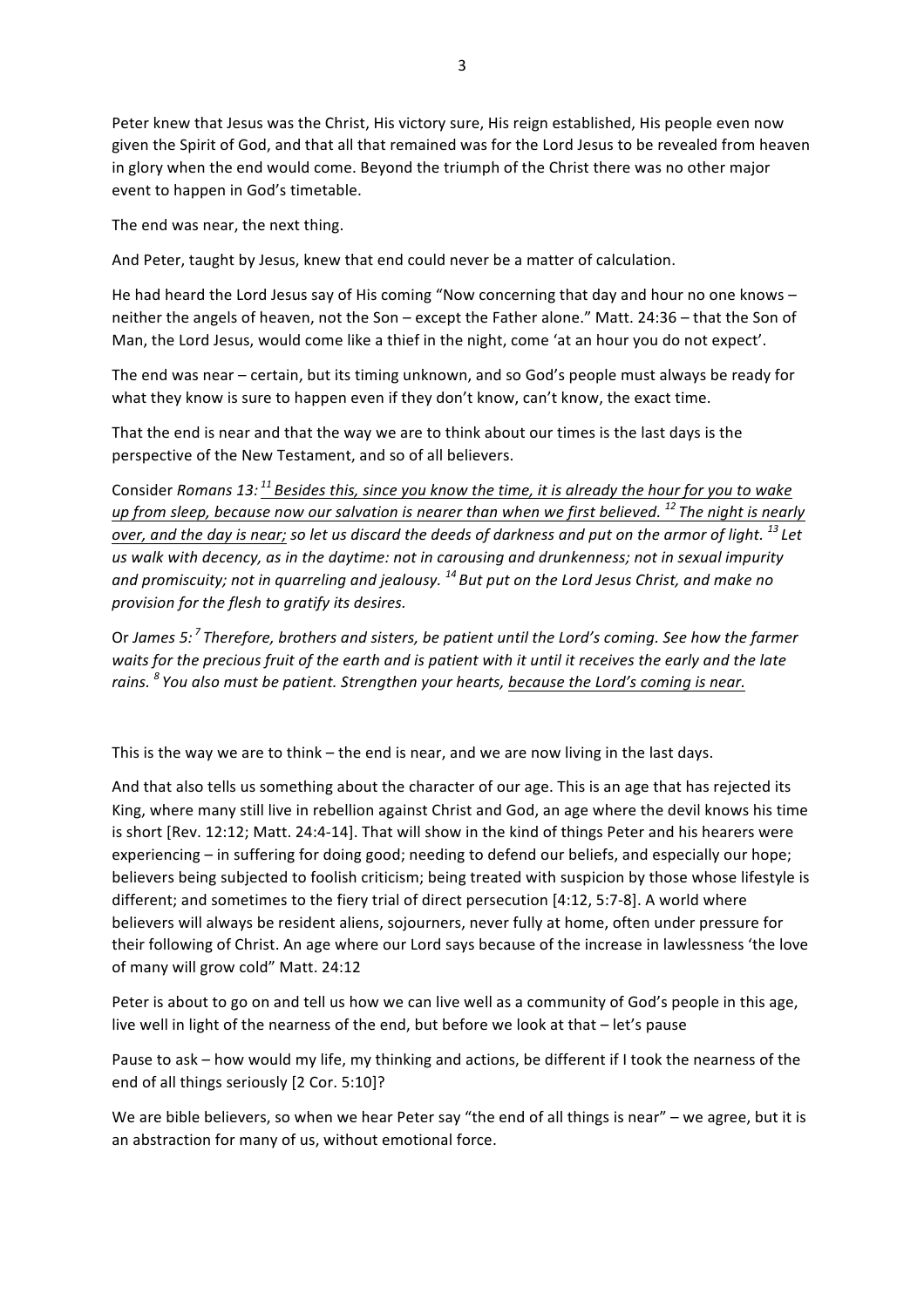What if we really believed the time was very close when Lord Jesus will be revealed in glory and we will give account for our service; if we really believed that nothing here - relationships, career achievement, possessions, - is ultimate. That the things we invest so much in, labour for, that we measure our success or failure of our lives by – money, property, degrees, family, respect of others, will soon pass away, and only what we build on the rock, what we do in obedience to our Lord, will last.

Would believing the end is near make a difference to what you think of yourself, your goals, achievement, choices, to what you gave yourself to do?

If you thought you would soon be explaining to the Lord Jesus why you had used his time and money, the life and gifts He has given you, in the way you are using them  $-$  would you make different choices?

The end of one year and the beginning of the next  $-$  that's a good time to ask yourself those questions.

And God in His kindness tells us here how we should be living as a congregation in light of the nearness of the end – so you can measure what you are doing against how God says you should live.

*1 Peter 4: <sup>7</sup> The end of all things is near; therefore, be alert and sober-minded for prayer.* 

## **Embracing God's will for our times**

Therefore .... We should have a certain mindset that shows itself in prayer

#### **Prayer**

WE are to be 'alert'  $-$  the sense of the word translated alert is more right minded. It is the word used to describe the Gerasene demoniac when he is healed, sitting at the feet of Jesus – clothed and in his right mind' Mk 5:15. It describes someone who keeps their head, is reasonable, serious

And sober minded is someone who is clear minded, not intoxicated or governed by passions.

#### [Opposite of 4:3]

Peter is calling us to think clearly in ways informed by the truth of who Jesus is and what HE has done, that reckons soberly with the nearness of the end. It is not a time to let our thinking be clouded by thinking this world is ultimate or permanent, or that there will be no accounting for how we live our lives.

And the purpose or result of this clear thinking is that we will give ourselves to prayer. Notice that  $$ thinking clearly about the nearness of the end doesn't mean we become pre-occupied with useless calculation. It doesn't mean we run around like chicken littles crying the sky is falling. It doesn't mean we abandon work to prompt the coming of the new age.

The priority for those thinking clearly about the end  $-$  is prayer.

Peter doesn't say what we should be praying for individually and as a congregation. But the rest of the New Testament gives us direction on that - praying for the Lord's return [Luke 18:1-8, Rev. 22:17,20], praying for boldness in speaking the gospel [Acts 4:, Eph. 6:19], for His people to be kept through trial, for growth in godliness, for our enemies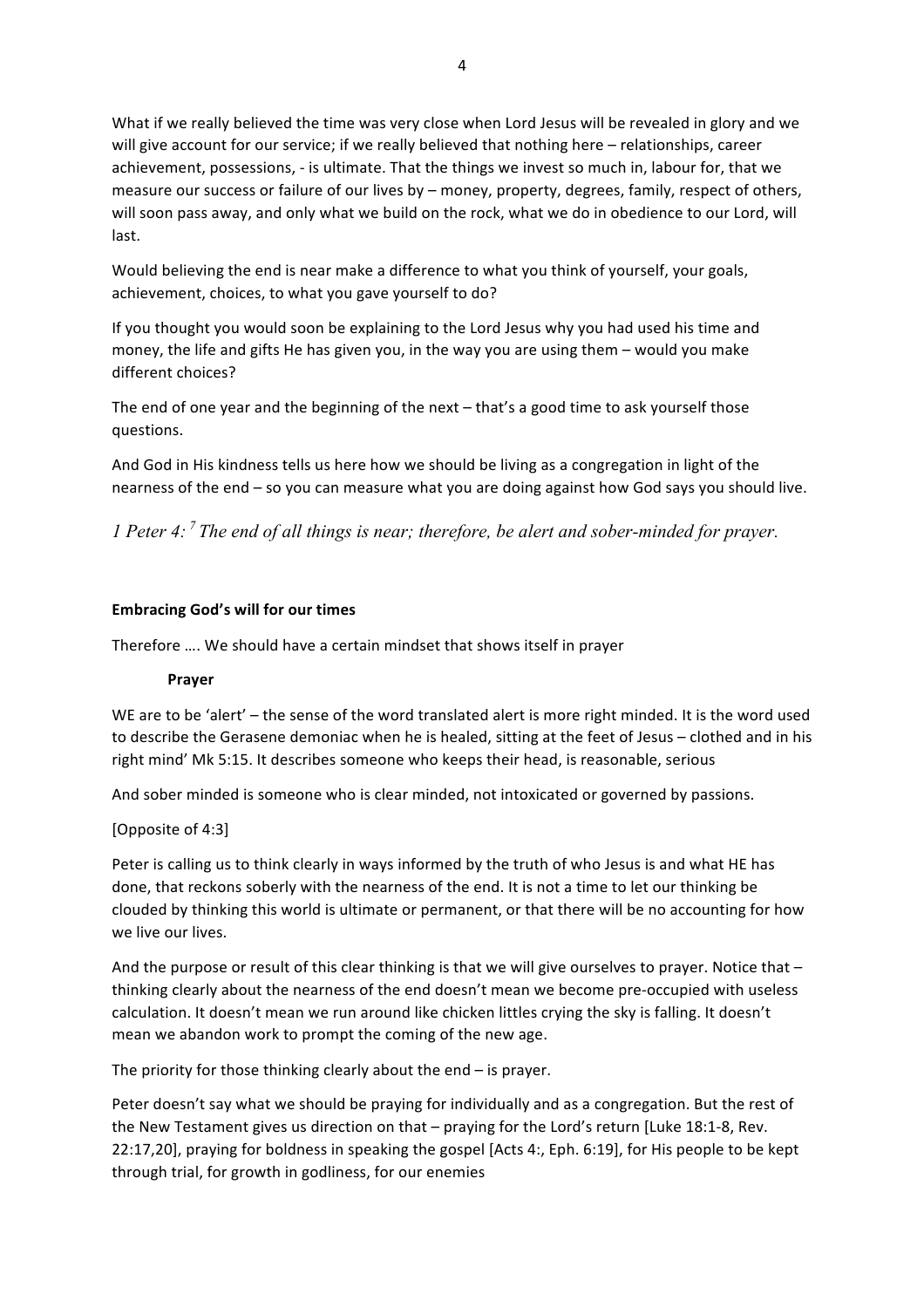But thinking clearly about the end means we pray, pray because the living almighty God hears our prayers and can both sustain us through and bring to an end 'this present evil age."

Over the lockdowns some of us have been renewed in our habits of daily prayer, helped by the prayer and devotion emails. Don't give up. A return to some kind of normal shouldn't mean we become too busy to pray. The end is near, so now is no time to be half-hearted about prayer. That would mean we have lost clarity of thought

And to live well in this time as a congregation is to pray. I know the prayer meeting can disrupt our growth groups and it is hard to build participation when we are all online, but we hope to return to most of us being in the building, and our collective prayer says we know what time it is, and we are depending on God to do His work, and bring His Saviour.

Because the end of all things is near, we pray, and we commit ourselves to love.

*1* Peter 4: <sup>8</sup> Above all, maintain constant love for one another, since **love covers a multitude of sins.** <sup>9</sup> Be hospitable to one another without complaining.

Love [John 13:34-35, 15:12-14; 1 John 3:11; Prov. 10:12 1 Cor. 13; 1 John 4:19]

Because of the pressure of the last days our Lord warns us love can grow cold, and we see in the church of Ephesus in Revelation that you can be a faithful church, doctrinally correct, and have lost love

But in these times love must be a priority for God's people

Above all, before all things, love 'constantly'

Our love is to be determined and persevering. We are to be unwavering in our love of our brothers and sisters.

Not on again, off again but something our brothers and sisters can rely on when they live in a world that is suspicious of them, that is pressuring them to pull back from doing good and being faithful to Jesus

The love of their Christian family that will comfort and provide

Peter highlights one particular reason why love for our brothers and sisters in the congregation must be constant, persevering,

#### For 'love covers a multitude of sins'

Peter is quoting Proverbs 10:12, and the full Proverb reads:

*Prov. 10: Hatred stirs up conflicts,* but love covers all offenses.

It was so encouraging to hear the Coates and Landreth's speak last Sunday, to speak of being received with love.

But the reality is that we continue to be a group of sinners, and in a group of sinners we will, from time to time, wrong each other, disappoint each other, misunderstand each other, sometimes treat people differently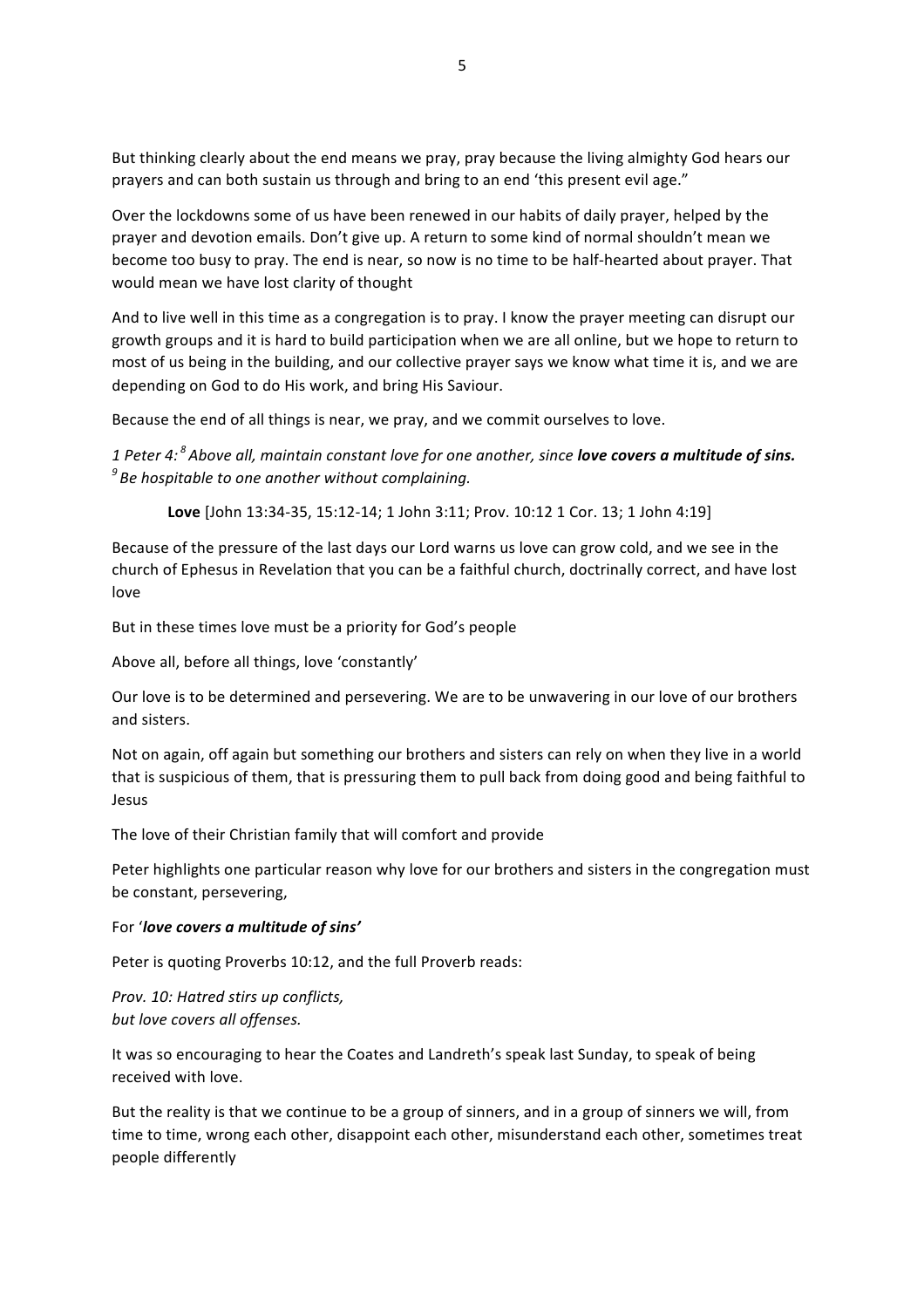When that happens, and it is when, not if – we need to deal with it by repentance and forgiveness

But what we don't do is give up on each other, we don't exclude or separate  $-$  we persevere in real relationships, and can do that because of the love that covers a multitude of sins.

Love doesn't keep bringing up those failings. It covers them over. It doesn't keep a record of wrongs - and it stops our hurt becoming solidified into relationship breaking bitterness and anger, or a harping criticism that will drive others away.

Love does this because we want our brothers and sisters good, we want them to persevere in the faith, and we know that being in the congregation helps them to do that and driving them into the world by our lovelessness will harm them

Love does that because we know our brothers and sisters are precious - loved by Jesus, those for whom He died.

And love does that because we know we are loved, that the Lord Jesus has brought us into His family and keeps us in His family because in His love He has given His shed blood to cover over all our offences, to remove them from God's sight.

If we are to recover from the wounding of lockdown we need this love, and, brothers and sisters, it is a deliberate decision to practice it

To hang in – to come back to loving others, not just in our own small circle but all our brothers and sisters, not just those we have chosen, but those Jesus has chosen. Lockdown may have shrunk temporarily those we could meet with, but we mustn't let it shrink our hearts. Reengage with loving all Jesus' people

And a deliberate decision to overlook the way others might have disappointed us in lockdown, lost touch with us, even, we think, forgotten us.

WE love because Jesus has loved us, and He calls us, first of all, above all, to love those He loves perseveringly.

And as an expression of that love Peter calls us to  $<sup>9</sup>$  *Be hospitable to one another without*</sup> *complaining.* 

## **Hospitality**

What did being hospitable involve for Peter's first hearers?

One aspect of it which we know from early Christian writing of the late first and early second centuries like the Didache was putting up overnight travelling gospel preachers, missionaries, and the emissaries of church.

The inns of the time were notoriously bad – unhealthy, often associated with theft, drunkenness and prostitution. Christians avoided them, relying instead on the hospitality of fellow believers. The hosts did not know them but still they received them as fellow believers, on the road to do the Lord's will.

Hospitality in this case involved having strangers in your house at short notice, eating your food, sharing your facilities.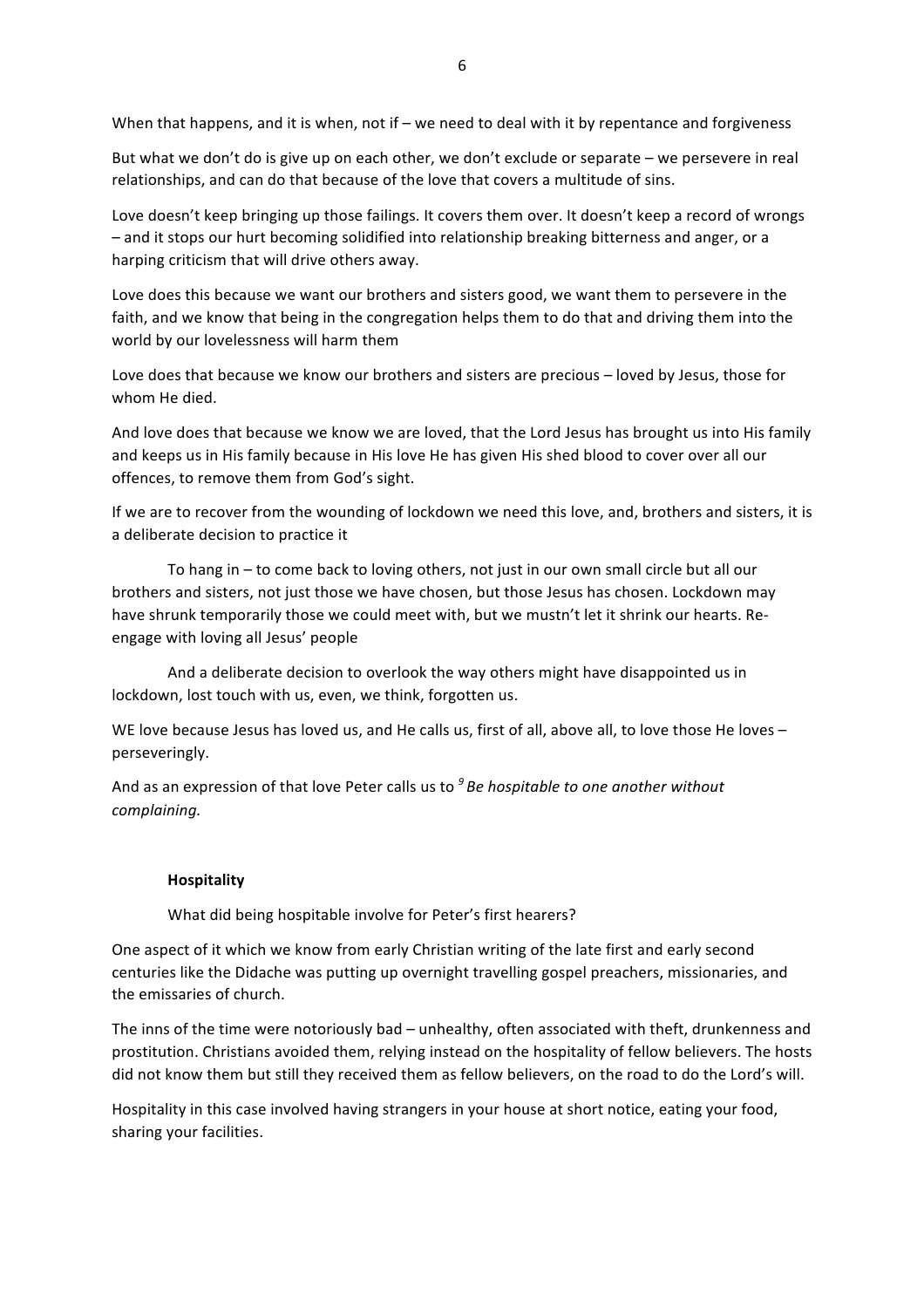The other aspect of hospitality, particularly if people had means, was hosting the meeting of the local church. There were no church buildings so if the congregation was to gather it had to be in someone's place. That gathering was so important for knowing other believers, giving mutual encouragement, learning the faith.

Yet it was definitely intrusive, probably inconvenient because the meeting was either before or after the working day, drew on one's resources, and involved people you may not know or who were of a completely different social class coming to your place

Yet Peter calls on believers to keep showing hospitality 'without complaining' or 'grumbling'. That was the word used of the Israelites complaining about God's arrangement of things in the wilderness, whether it was lack of meat or his plan to invade Caanan. [Ex. 16:2, 7-12, Num. 11:1, 14:27-29, 16:41, 17:5].

Grumbling is saying God hasn't got it right in the way He has organised life and He doesn't care about you, that what he expects is a little unrealistic and thoughtless.

It is serious

Hospitality, having people in your home, sharing what God has given you with your brothers and sisters, is God's will

Whether that is hosting a growth group, taking the initiative to connect people over a meal, having the youth group – or parts of it – over, or hosting a Christianity explored;

Or making sure a fellow believer has a roof over their head when times are tough

It all contributes to the perseverance of the congregation as a distinct community of believers marked out by love, and can, like first century believers hosting travellers, contribute to the spread of the gospel

It is work. It can put you out. You may not know all the people well.

But we do it without grumbling because it is our good Lord's will, and we know in showing hospitality to our brothers and sisters we are showing hospitality to the Lord Jesus.

Remember Matthew 25.

Our Lord said to the sheep, those who will enter into eternal life, I was a stranger, and you took me in. And they said "When did we see you a stranger and take you in'

And our Lord said "Whatever you did for one of the least of these brothers and sisters of mine, you did for me."

Wouldn't you be delighted to show hospitality to the Lord Jesus?

He says you can.

How to be a healing and healthy community in the last days?

Prayer

Love

Hospitality

And service.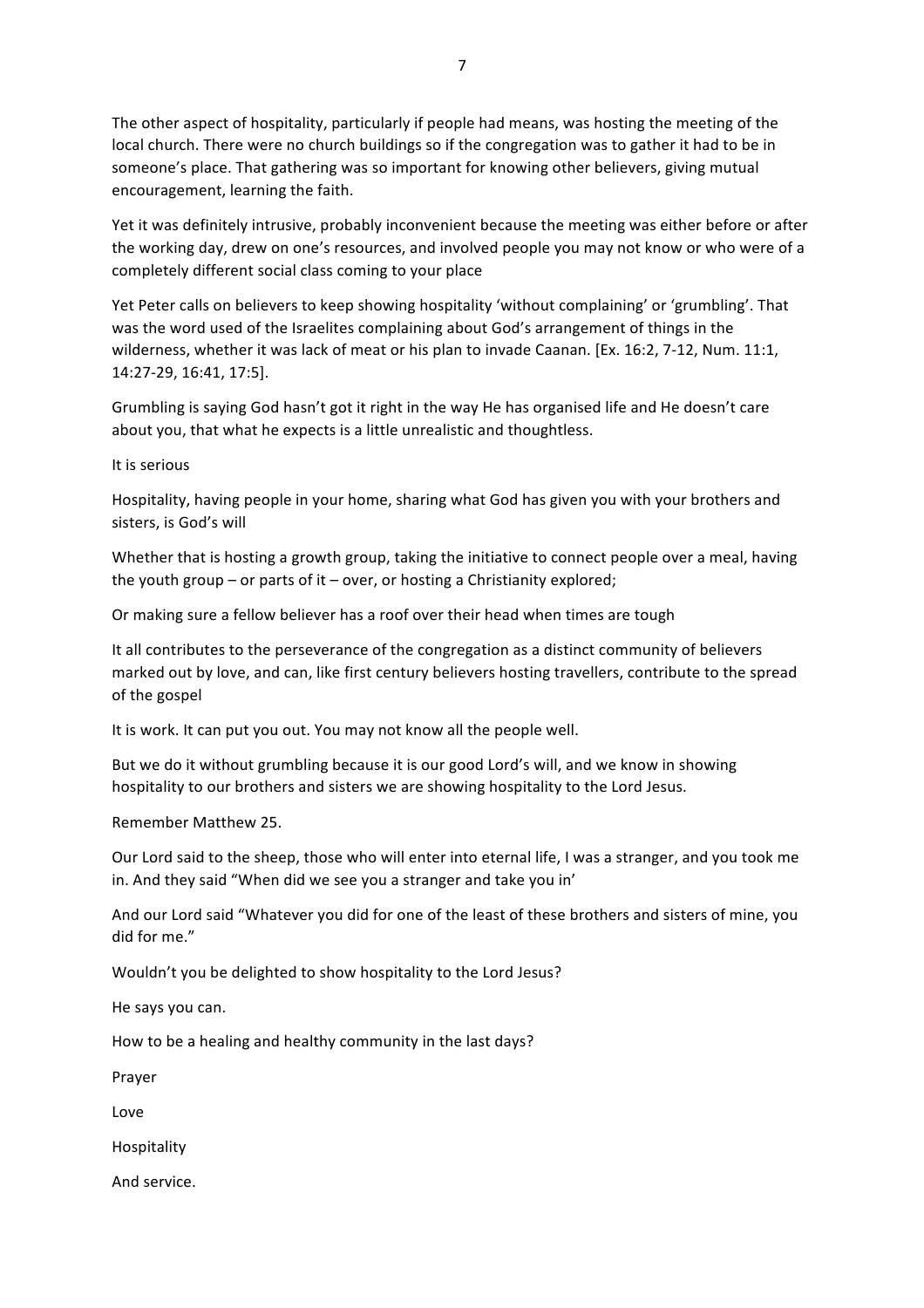1 Peter 4:<sup>10</sup> Just as each one has received a gift, use it to serve others, as good stewards of the varied arace of God. <sup>11</sup> If anyone speaks, let it be as one who speaks God's words; if anyone serves, let it be *from* the strength God provides, so that God may be glorified through Jesus Christ in everything. To *him* be the glory and the power forever and ever. Amen.

#### **Service**

Here is the starting point - Each one of has received a gift from God's grace, and all called to serve, to use their gift to serve others. 1 Cor. 12:7, 11, 12-14]

Peter doesn't list gifts here  $-$  in fact he groups them all into two categories, speaking and serving.

That is because he is focused on our attitude to our gifts, and the manner and goal of everyone's service.

You can find list of gifts in 1 Corinthians 12, Romans 12 and Ephesians 4, but as you look at them remember those lists are descriptive of the gifts in Corinth and Rome, not prescriptive of the gifts all churches must have.

Any ability in a believer, someone who confesses Jesus as Lord, that is or can be used to build up God's people, would be reckoned as a gift of God's grace to His people, and those abilities extend far beyond those listed in the New Testament.

We have seen in our congregation, and been blessed by, God's gracious gifts to us of musicians, people with tech know-how, ability in plumbing, air con, computer skills, relating to children as well as gifts of service, mercy, administration, encouragement, teaching, evangelism - in God's kindness the list is endless

God has given us all something that can be used to build up His people

But how should we think about those gifts, how should we use them, and to what end?

Well says Peter, we have to think of ourselves as stewards of something entrusted to us by God.

A steward is not the owner.

They are people entrusted by the owner with some responsibility.

In English a steward is most often someone entrusted with the care of a property or household. They have to care for it or operate it according to the owners instructions, knowing they are accountable to the owner for how they have used, looked after, what belongs to the owner. The one thing that is looked for in a steward, says Paul, is faithfulness – doing what the owner has instructed her or him to do, not being lazy in caring for what belongs to our Master.

The gifts we have are not our own, they have been entrusted to us by God, to be used God's way.

And God's word says they are to be used to serve others, not for self, for our benefit or glory. By these gifts God has made provision for the welfare and growth of His people, and they are to be used for the welfare and growth of His people.

So using your gift is not about your satisfaction or enjoyment, but about whether the Lord will be satisfied by your service of others with your gift. You are not doing your brothers and sisters a favour by using your gift for their benefit. You are showing you have received favour, grace, from God, and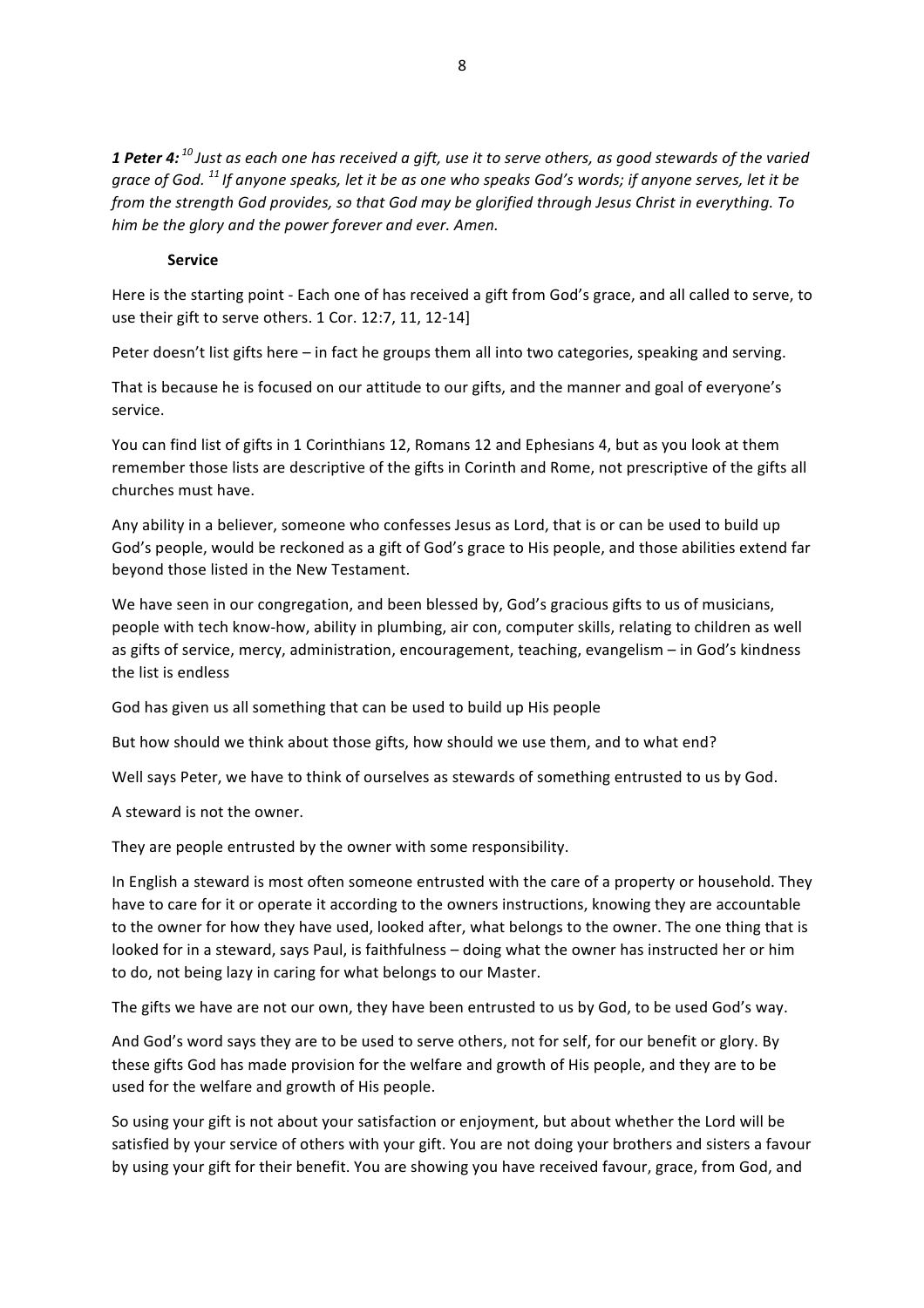you look to Him, not those you serve, for your reward. That is why you persevere, even when thankless or unnoticed.

We are to think of ourselves as stewards

And Peter then talks about the manner in which we serve, grouping all the gifts in two categories

<sup>11</sup> If anyone speaks, let it be as one who speaks God's words; if anyone serves, let it be from the *strength God provides,*

If anyone speaks – teachers, evangelists, but you could also think of Growth Group leaders, Sunday school and youth group leaders, parents teaching their children God's word.

They have to do it 'as one who speaks God's words'. This is not saying we speak as if we have direct revelation from God. Peter is speaking about manner, not content. But he is saying that the way we speak and teach God's word has to be consistent with what it is, the word of the living God. So we shouldn't be mixing in our own insights and speculations with it, but keeping it distinct, as it is. And we should speak with a suitable seriousness and zeal, as if it matters how people hear and respond, for it does matter. We should never trivialise it, nor be offhand or unprepared. We should use our gift knowing we are sharing the Word of the living God.

And then he speaks of those who serve  $-$  again very general, but it could include those who do acts of mercy, or provide administration, or serve – or those who serve with IT or PA, with cleaning or on the Board. They should serve 'from the strength God provides'.

But as with speaking, this is speaking about the manner of our service, not the source – which we already know is from the gift of God's grace. WE are to serve 'as one who' serves with the strength God supplies'

What does that say of the manner of our service? It means we go about our service with a cheerful wholeheartedness, knowing we serve the God who can, as HE did with the bread and fishes, take our small resources and make them sufficient to do what is asked. It is asking us not to be anxious about our service, not resentful of the drain on our resources, and not being defensive, fearful that what God calls us to with the gift He provides will overwhelm us.

It doesn't mean we always say yes - for other things may be happening in our lives. It doesn't mean we should think ourselves omnicompetent, fit for anything, for He is talking about serving with our gifts.

But it does mean our service is to flow from trust in Him, not trust in our own competency, and our manner of service should match that confidence in God.

And when we serve God's people with the gifts God supplies in the manner God commands knowing we are accountable to God, then

# God [will] may be alorified through Jesus Christ in everything. To him be the alory and the power *forever and ever. Amen.*

That is the goal of our service. That in whatever way they are blessed by the use of the gifts God gives to serve them the praise and thanks be given to God, His reputation enhanced, that people grow in their knowledge and confidence in God's goodness and power.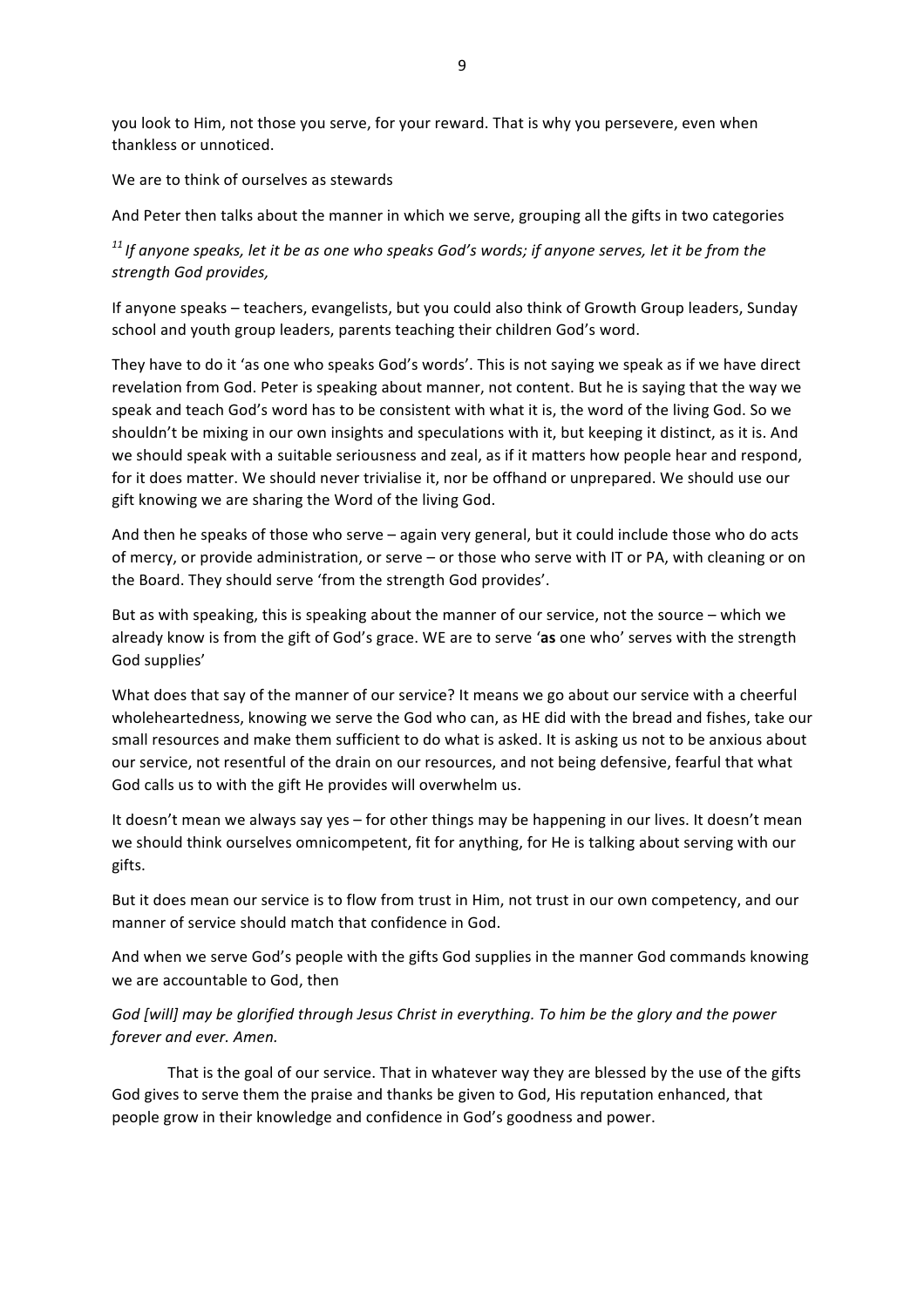That is what we want to see happen through our common life, by the character of our Christian community, by its prayerfulness, love, hospitality, service of each other with what God has entrusted to us, that our God be glorified through Jesus Christ.

Through Jesus Christ – and it can only be through Jesus Christ, for it is only through believing in Jesus that we have

Confidence in prayer

Come to know His love which is the source and measure of our love for each other

That we receive the Spirit and the gifts distributed by Him

And Peter finishes by reminding us of Jesus' greatness, that to Him *To him be the glory and the power forever and ever. Amen.*

And that is consistent with the goal of our service, for glory is given to God when we honour and glorify the Lord Jesus.

Those who sing in heaven of the Lamb

Are singing praise of God, for their glory is inseparable [Rev. 5:13]

Rev. 5:13

#### **The Prescription for our times**

Thinking rightly about our times, and embracing the life of those who think rightly - the life of prayer, love, generous hospitality, and service

The prescription we need, the exercise regime we need  $-$  to restore and maintain our health after the wounding of the last two years

A life that brings glory to our God

Right life for those who know the end is near,

For all those who know Jesus and what God has done and is doing in Jesus

A Life motivated by knowing God's grace to us in Christ - knowing His love, our access to Him, His generosity to us

The question is Will we take the prescription, gratefully and diligently.

I used to write prescriptions as a doctor, knowing that some never filled them out, some would take the medicine for a while and then stop before the prescribed course ran out, some would take the tablets occasionally when they felt the need even though prescribed for regular consumption, and some would fill the script and put the pills in the cupboard for a rainy day, or for a more deserving relative.

But this prescription isn't from a fallible doctor, and it is not for a temporary need.

This is the way God wants His people to live together